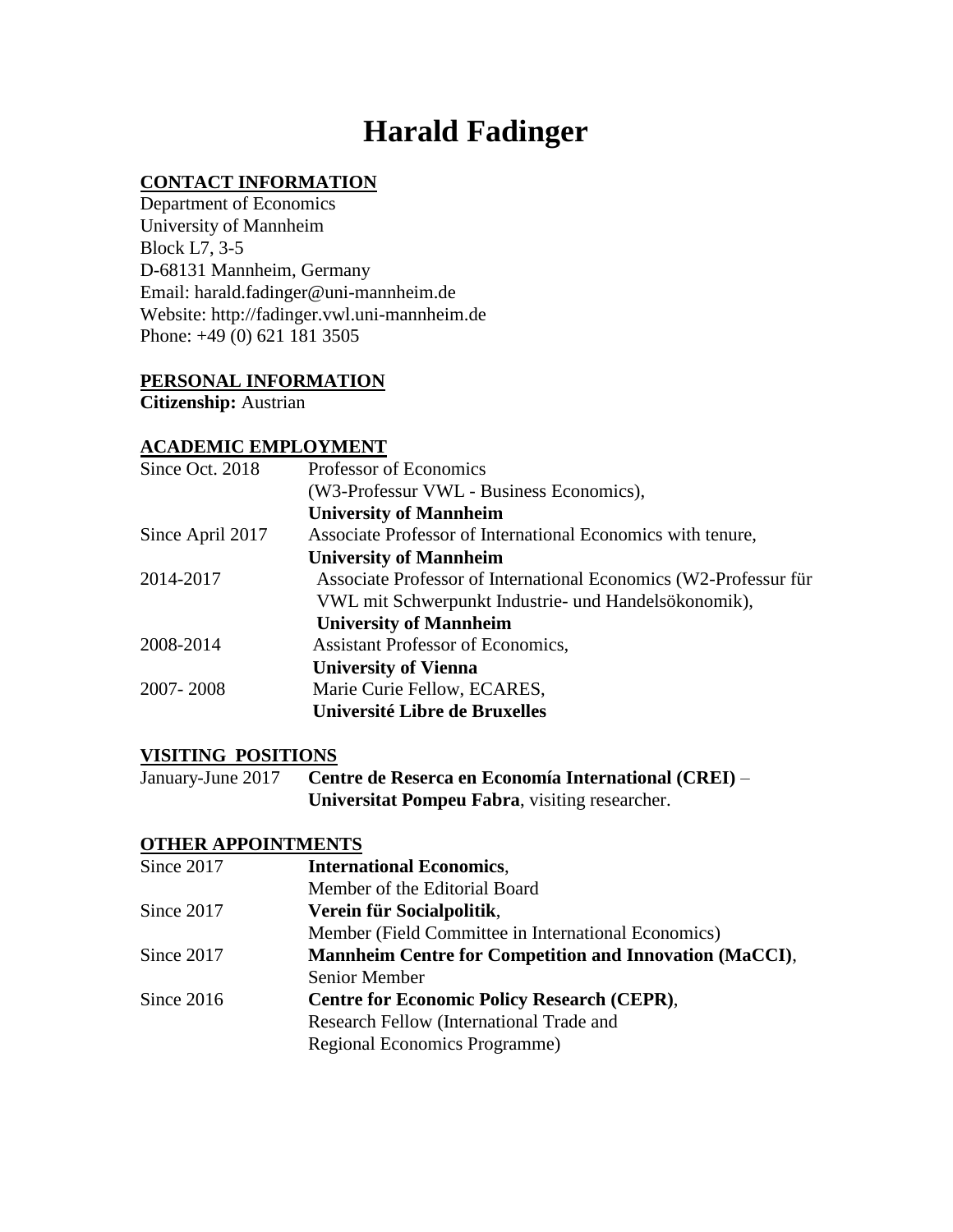# **EDUCATION**

| January 2015                 | <b>Habilitation in Economics</b>                   |
|------------------------------|----------------------------------------------------|
|                              | <b>University of Vienna</b>                        |
| <b>Graduate Studies</b>      |                                                    |
| 2003-2008                    | Ph.D. in Economics ( <i>highest honors</i> )       |
|                              | <b>Universitat Pompeu Fabra</b>                    |
|                              | Thesis Title: Essays on Trade and Technology       |
|                              | Supervisor: Jaume Ventura                          |
|                              | Committee: Francesco Caselli, Antonio Ciccone,     |
|                              | Alejandro Cuñat, Gino Gancia, Diego Puga           |
| 2002-2003                    | M.Sc. in Economics, with honors,                   |
|                              | Universitat Pompeu Fabra                           |
| <b>Undergraduate Studies</b> |                                                    |
| 2002                         | Magister der Sozial- und Wirtschaftswissenschaften |
|                              | (Master degree in Economics with distinction)      |
|                              | <b>University of Vienna</b>                        |
| 2002                         | Magister der Rechtswissenschaften                  |
|                              | (Master degree in Law)                             |
|                              | <b>University of Vienna</b>                        |

## **RESEARCH INTERESTS**

International trade theory and policy, growth & development economics, applied microeconometrics, organizational economics.

## **PEER-REVIEWED PUBLICATIONS**

Harald Fadinger and Alejandro Cuñat (2018), "A Heckscher-Ohlin-Melitz Model of Offshoring and Exporting," forthcoming in Kohler, W. and Yalcin, E., eds., *Developments in Global Sourcing*, MIT Press.

Harald Fadinger, Laura Alfaro, Paola Conconi and Andrew Newman (2016), "Do Prices Determine Vertical Integration?," *Review of Economic Studies,* 83(3), pp. 855-888 (lead article).

Harald Fadinger and Karin Mayr (2014), "Skill-biased Technological Change, Unemployment and Brain Drain," *Journal of the European Economic Association,* 12 (2), pp. 397-431.

Harald Fadinger, Alessia Campolmi and Chiara Forlati (2014), "Trade Policy: Home Market Effect versus Terms-of-Trade Externality," *Journal of International Economics,*  93 (1), pp. 92-107.

Harald Fadinger, Romain Aeberhardt and Ines Buono (2014), "Learning, Incomplete Contracts and Export Dynamics: Theory and Evidence from French Firms," *European Economic Review,* 68, pp. 219-249.

Harald Fadinger and Ines Buono (2012), "The Micro-Dynamics of Exporting: Evidence from French Firms," *Banca d'Italia, Temi di Discussione* Nr. 880.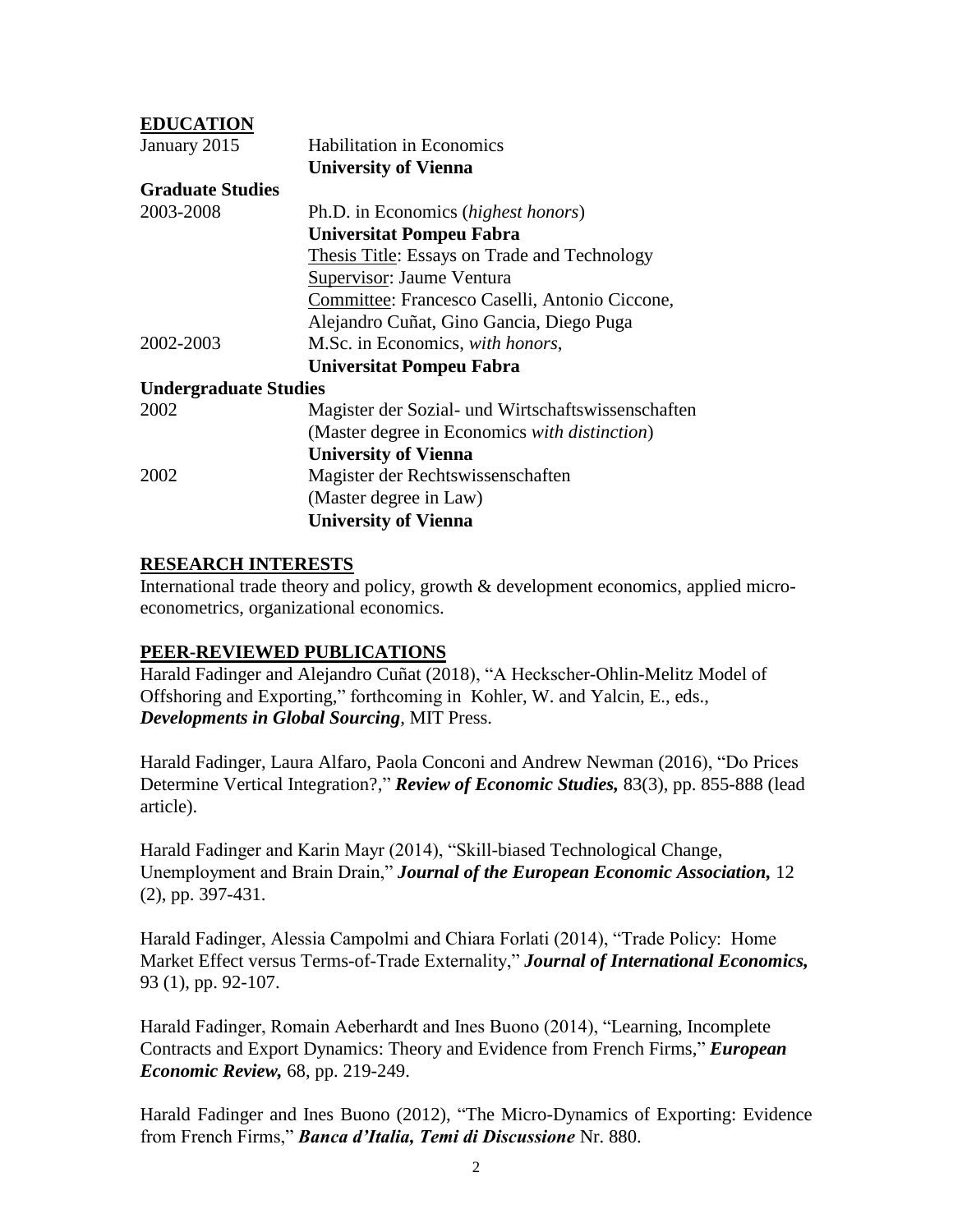Harald Fadinger and Pablo Fleiss (2011) "Trade and Sectoral Productivity," *The Economic Journal,* 121 (555), pp. 958–989.

Harald Fadinger (2011) "Productivity Differences in an Interdependent World," *Journal of International Economics,* 84 (2), pp. 221-232.

# **WORKING PAPERS**

"Trade and Domestic Policies in Models with Monopolistic Competition," with Alessia Campolmi (Verona) and Chiara Forlati (Southampton), last revised October 2018. CEPR Discussion Paper 13219, October 2018.

"Come Together: Firm Boundaries and Delegation," with Laura Alfaro (Harvard), Nicolas Bloom (Stanford), Paola Conconi (ECARES, ULB), Patrick Legros (ECARES, ULB), Andrew Newman (Boston University), Raffaella Sadun (Harvard) and John Van Reenen (MIT), last revised May 2018. NBER Working Paper No. 24603 and CEPR Discussion Paper 12923, May 2018.

"The Real Exchange Rate, Innovation and Productivity: Regional Heterogeneity, Asymmetries and Hysteresis," with Laura Alfaro (Harvard), Alejandro Cuñat (Vienna) and Yanping Liu (Mannheim), last revised May 2018. NBER Working Paper No. 24633. Older version available as Harvard Business School WP, November 2017.

"Income Differences, Productivity, and Input-Output Networks," with Christian Ghiglino (Essex) and Mariya Teteryatnikova (HSE, Moscow), last revised September 2018. Older version available as CEPR Discussion Paper 11547, September 2017.

"Offshoring and Skill-upgrading in French Manufacturing," with Juan Carluccio (Banque de France), Alejandro Cuñat (Vienna) and Christian Fons-Rosen (Pompeu Fabra), last revised November 2018. *Revise and resubmit at the Journal of International Economics***.** Older version available as CEPR Discussion Paper 10864, 2015.

# **ONGOING RESEARCH**

"Heterogeneity, Integration, and Management", with Laura Alfaro (Harvard), Andrew Newman (Boston University) and Patrick Legros (Université Libre de Bruxelles).

"Oligopoly and Trade," with Holger Breinlich (Surrey), Volker Nocke (Mannheim) and Nicolas Schutz (Mannheim).

"Quantifying the Impact of Offshoring and Skill-biased Technological Change on Relative Labor Demand," with Alejandro Cuñat (Vienna).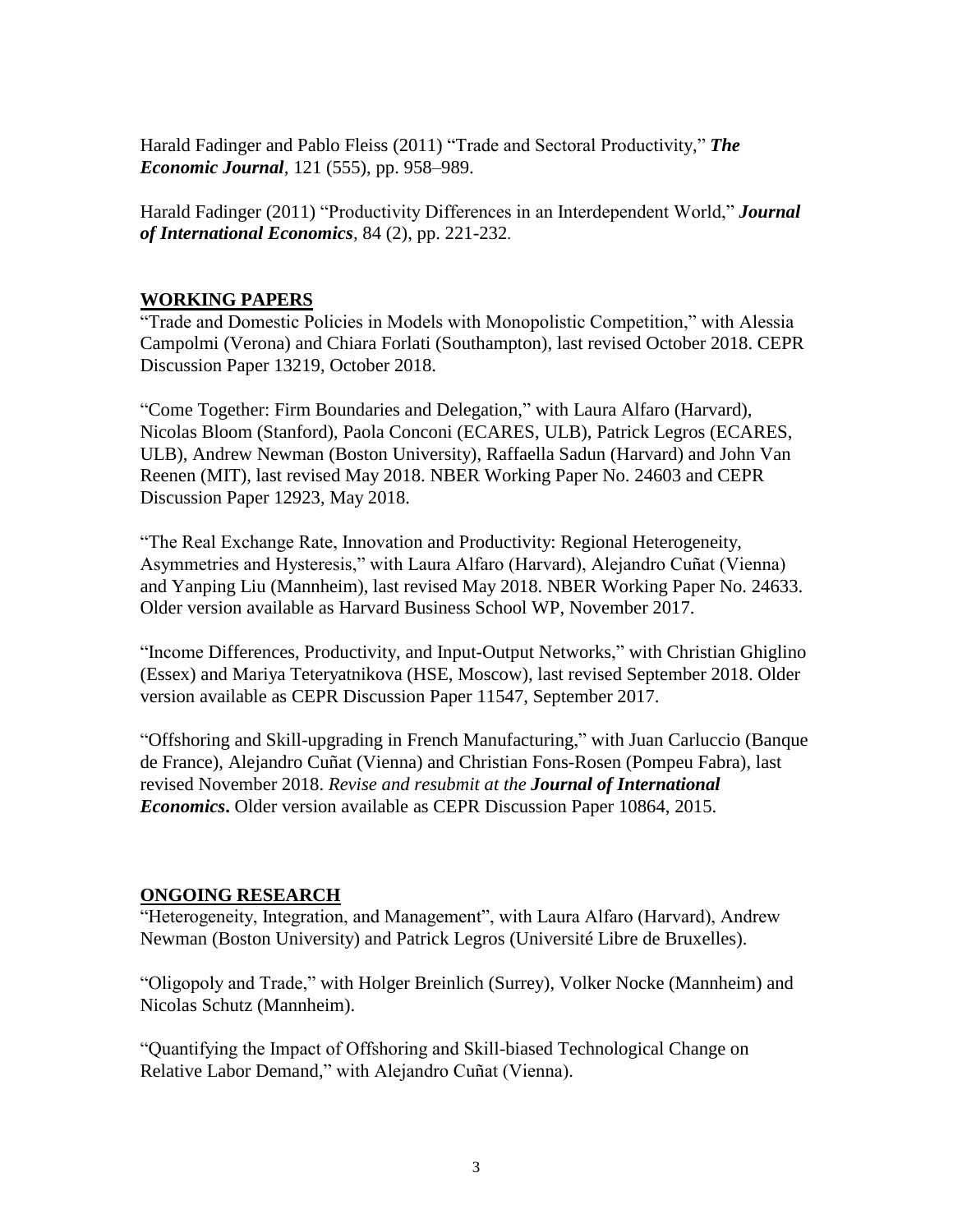# **POLICY-RELATED PUBLICATIONS**

Harald Fadinger, Laura Alfaro, Alejandro Cunat and Yanping Liu. "You can't always get what you want: The real exchange rate and manufacturing performance in a world of [global value chains,](https://voxeu.org/article/real-exchange-rate-global-value-chains-and-manufacturing-performance)" *http://[www.voxeu.org](http://www.voxeu.org/)*, 02 October 2018.

Harald Fadinger, Laura Alfaro, Nicolas Bloom, Paola Conconi, Patrick Legros, Andrew Newman, Raffaella Sadun and John Van Reenen, ["Ownership and power structure:](https://voxeu.org/article/ownership-and-power-structure-together-last)  [Together at last,](https://voxeu.org/article/ownership-and-power-structure-together-last)" *http://[www.voxeu.org](http://www.voxeu.org/)*, 26 September 2018.

Harald Fadinger, Juan Carluccio, Alejandro Cunat and Christian Fons-Rosen, "Les gagnants el les perdants de la mondialisation: la délocalisation profite aux travailleurs qualifiés et nuit aux travailleurs moins qualifiés," *Rue de la Banque* 51, September 2017. (also featured on Le Figaro and Les Echos)

Harald Fadinger, Christian Ghiglino and Mariya Teteryatnikova, ["Input-output linkages](http://voxeu.org/article/io-linkages-and-income-differences-across-countries)  [and income differences across countries: new evidence,](http://voxeu.org/article/io-linkages-and-income-differences-across-countries)" *http://[www.voxeu.org](http://www.voxeu.org/)*, 24 December 2016.

Harald Fadinger, "Britisches Rosinenpicken darf die EU nicht zulassen," Commentary on Brexit in Austrian newspaper *die Presse*, 9 July 2016.

Harald Fadinger, Juan Carluccio, Alejandro Cunat and Christian Fons-Rosen ["Offshoring](http://www.voxeu.org/article/offshoring-and-unskilled-labour-demand-new-evidence)  [and unskilled labour demand: new evidence,](http://www.voxeu.org/article/offshoring-and-unskilled-labour-demand-new-evidence)" *http://[www.voxeu.org](http://www.voxeu.org/)*, 14 December 2015.

Harald Fadinger, ["Die Troika muss Griechenland mehr anbieten,](http://derstandard.at/2000018864277/Die-Troika-muss-Griechenland-mehr-anbieten)" Commentary on the Greek crisis in Austrian newspaper *derStandard*, 9 July 2015.

Harald Fadinger, "TTIP - [eine Analyse aus europäischer Perspektive,](http://www.oegfe.at/cms/index.php?id=143&tx_ttnews%5bbackPid%5d=141&tx_ttnews%5btt_news%5d=836&cHash=22da17deb8)" Policy article on the economic effects of TTIP for the Austrian Society for European Politics (in German). *OeGfE Policy Brief*, 2015.08, 26 February 2015. Also featured on [euractiv.de](http://www.euractiv.de/sections/eu-aussenpolitik/analyse-ttip-kann-zu-steigenden-eu-standards-fuehren-312411)

Harald Fadinger, ["Nicht blind der EU-Kommission vertrauen,](http://derstandard.at/1395363102782/Oekonom-Fadinger-zum-Thema-TTIP)" Interview on the consequences of the Transatlantic Trade and Investment Partnership (TTIP) with Austrian newspaper derStandard.at (in German), *derStandard.at,* 27 March 2014.

Harald Fadinger, Laura Alfaro, Paola Conconi, Patrick Legros and Andy Newman, "Firm organisation: What we know and why we should care," *http://www.voxeu.org*, 2 December 2012.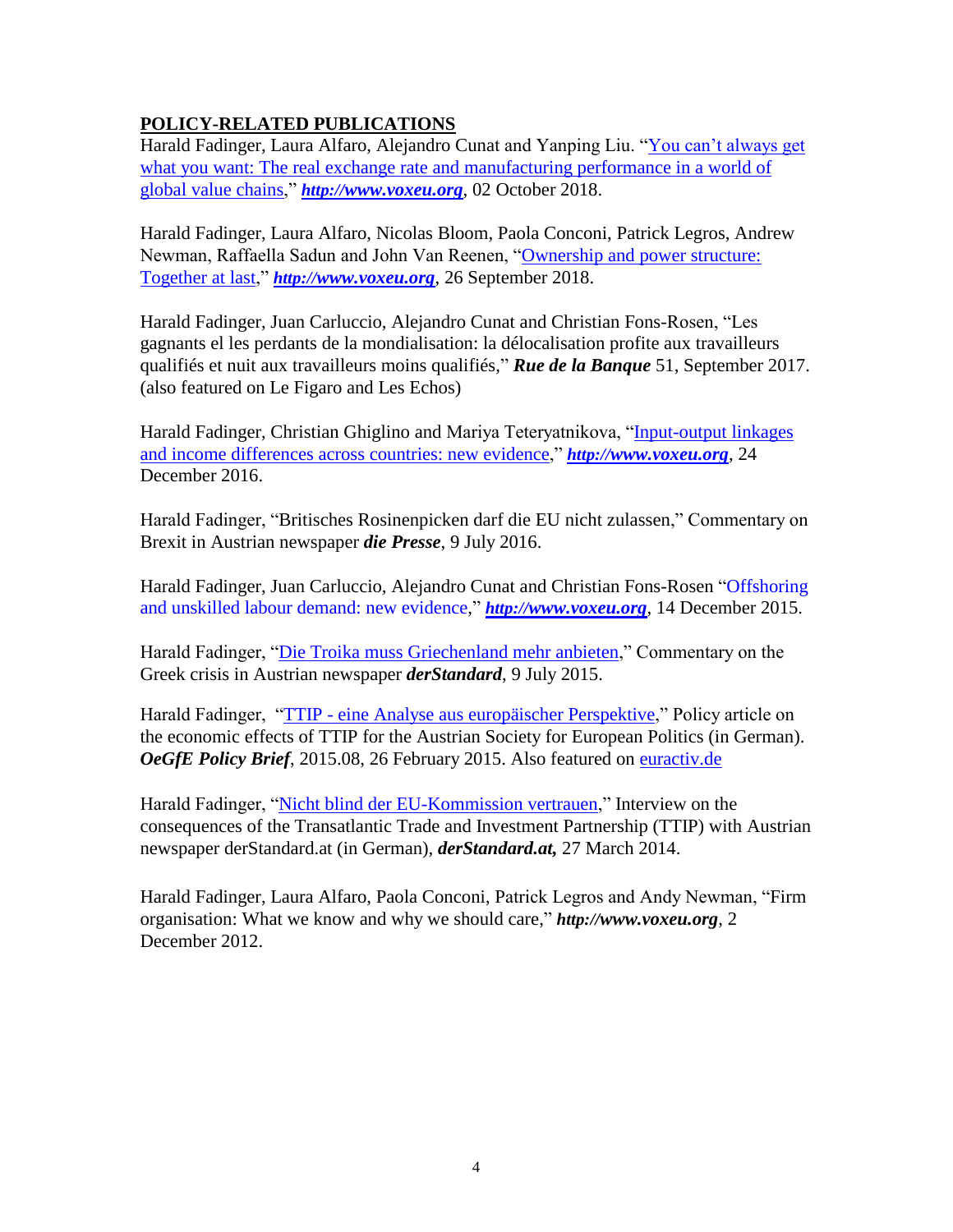# **TEACHING AND RELATED ACTIVITIES**

Supervision of numerous bachelor and master theses at University of Vienna and University of Mannheim.

Current PhD students: Xijian Su

Former PhD students (placement): Francesco Paolo Conteduca (Researcher, Bank of Italy), Ekaterina Kazakova (Assistant Professor, Higher School of Economics, Moscow)

## **Courses taught**

International Economics (Lecture, B.Sc. Econ.), U. Mannheim: Fall 2018, Fall 2017, Fall 2016, Fall 2015, Fall 2014 International Trade (Lecture, Ph.D. Econ.), U. Mannheim: Fall 2018, Fall 2017, Fall 2016, Fall 2015, Fall 2014 International Trade (Lecture, M.Sc. Econ.), U. Mannheim: Spring 2018, Spring 2017 Advanced International Trade (Lecture, MSc. Econ.), U. Mannheim: Spring 2016, Spring 2015 Topics in International Economics (Seminar, B.Sc. Econ.), U. Mannheim: Spring 2018, Spring 2017, Spring 2016, Spring 2015 Empirics of Trade (Lecture, M.Sc. Econ.), U. Vienna: Spring 2014, Spring 2013 Money and Banking (Lecture, B.Sc. Econ.), U. Vienna: Spring 2014, Spring 2013, Spring 2012, Spring 2011 International Trade (Lecture, M.Sc. Econ.), U. Vienna: Spring 2012, Spring 2011, Spring 2010, Spring 2009 International Macroeconomics (Lecture, B.Sc. Econ.), U. Vienna : Fall 2013, Fall 2012, Fall 2011, Fall 2010 International Economics (Seminar, MA Development Studies), U. Vienna: Fall 2012, Fall 2011 Macroeconomics (Practice Session, B.Sc. Econ.), U. Vienna: Spring 2010 Principles of Economics (Lecture, M.A. Geography), U. Vienna: Fall 2010, Fall 2009 Macroeconomics (Practice Session, M.Sc. Econ.), U. Vienna: Fall 2009

Macroeconomics (Lecture, BA Business), U. Vienna: Fall 2008

# **HONORS, GRANTS, AND FELLOWSHIPS**

| 2017 | PI in German Science Foundation (DFG) CRC TR224, project        |
|------|-----------------------------------------------------------------|
|      | "Trade Policy and Market Structure," 270.000 Euros (2018-2021)  |
| 2016 | PI in German Science Foundation (DFG) Individual Research       |
|      | Grant "Firm-level Models of International Trade," 273.000 Euros |
|      | $(2016-2019)$                                                   |
| 2015 | Best paper award for "Offshoring and Skill Upgrading in French" |
|      | Manufacturing", FIW conference, Vienna                          |
| 2010 | Research Grant, Graf Hardegg Foundation                         |
| 2009 | Best paper award for "Trade Policy: Terms of Trade vs. Home     |
|      | Market Effect", FIW conference, Vienna                          |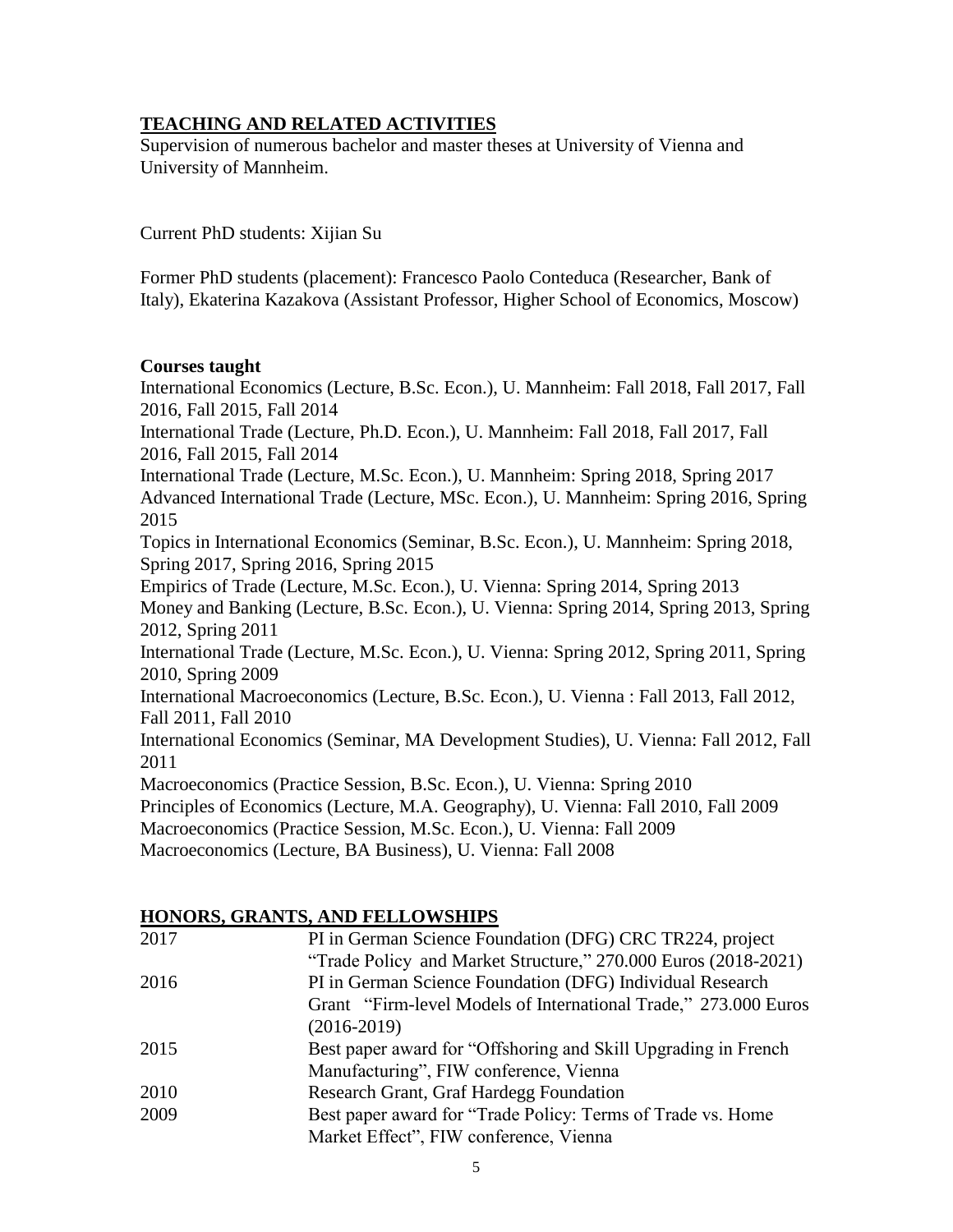| 2007-2008 | Marie Curie Fellowship                                |
|-----------|-------------------------------------------------------|
| 2006-2007 | Graduate Fellowship, Universitat Pompeu Fabra         |
| 2005-2006 | DOC Doctoral Fellowship, Austrian Academy of Science  |
| 2003-2005 | Graduate Fellowship, Universitat Pompeu Fabra         |
| 2002-2003 | Postgraduate Fellowship, Austrian Ministry of Science |

#### **PROFESSIONAL ACTIVITIES**

# **Presentations at Professional Conferences and Workshops** 2018 MaCCI annual conference, Mannheim, CRC conference, Offenbach, Midwest Trade Meeting, Philadelphia, CEPR-EBRD conference, London, Vienna Trade Workshop, ESEM Meeting, Cologne, Kiel Center for Globalization Workshop, Kiel 2017 Verein für Socialpolitik, Field Committee in International Economics, Giessen; CEPR ESSIM, Tarragona; Barcelona GSE Summer Forum, CEPR CEBRA Conference, Rome. 2016 CEPR-Worldbank Conference on Global Value Chains, Trade and Development, Washington D.C.; Trade and International Sourcing Workshop, Bayreuth; CEPR Workshop on Incentives, Management and Organisation, Munich; MaCCI IO Day, Mannheim. 2015 NBER Summer Institute (Macro-Productivity Workshop), Boston; CESifo Summer Institute (New Developments in Global Sourcing), Venice; BBVA/Ivie workshop on Trade and Growth, Valencia; EEA Annual Meeting, Mannheim; ECB-CBRT Conference, Frankfurt; Pompeu Fabra Alumni Conference, Barcelona, Frankfurt-Mannheim Macro Workshop, Frankfurt. 2014 Barcelona GSE Summer Forum, Barcelona; ASSA Meeting, Boston; MaCCI IO Day, Mannheim. 2013 European Trade Study Group, Birmingham; CESIFO-Delphi Conference, Munich; Globalization and Labor Market Outcomes, Bank of France, Paris; NBER Organizational Economics Meeting, Boston. 2012 NBER Summer Institute (Development and Productivity Workshop), Boston; FREIT Empirical Trade Conference, Ljubljana. 2011 CEPR European Workshop on International Trade, Nottingham; Society for Computational Economics, San Francisco 2010 Worldbank ABCDE conference, Stockholm; Leverhulme Centre Conference on International Trade, Nottingham; ELSNIT conference, Paris; IFO-GEP conference, Munich 2009 Econometric Society European Meeting, Barcelona; Society for Economic Dynamics, Annual Meeting, Istanbul; CEPR European Workshop on International Trade, Madrid. 2008 CEPR Workshop on Trade and Productivity, Budapest; Workshop on Trade and Productivity, CRENOS, Cagliari; Egon Sohmen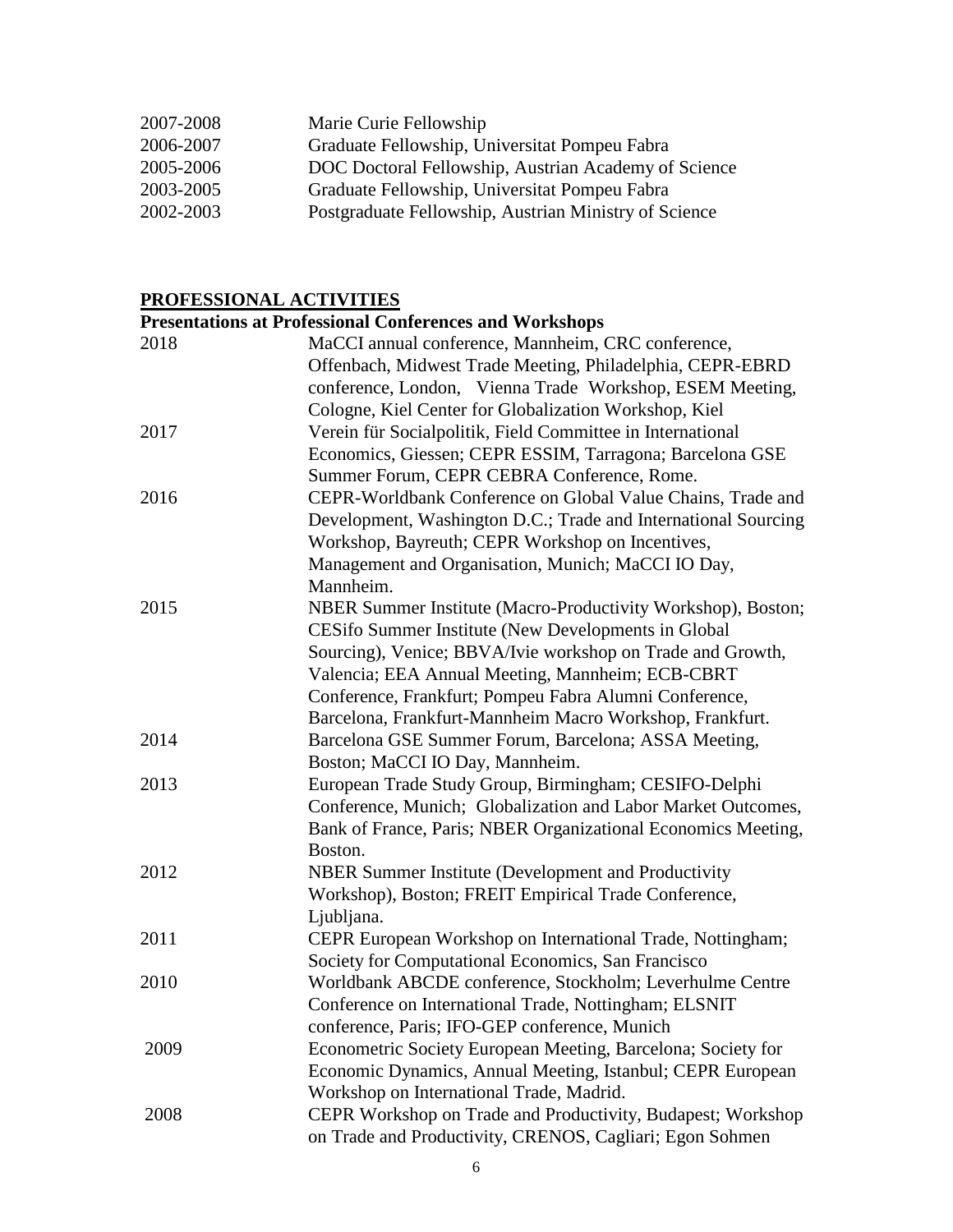|                 | Symposion, CREI, Universitat Pompeu Fabra; Royal Economic          |
|-----------------|--------------------------------------------------------------------|
|                 | Society Annual Meeting, Coventry.                                  |
| 2007            | Congress of the European Economic Association, Budapest;           |
|                 | Society for Economic Dynamics, Annual Meeting, Prague; Royal       |
|                 | Economic Society Annual Meeting, Coventry.                         |
| 2006            | ASSET-Meeting, Lisbon; Meeting of the European Trade Study         |
|                 | Group, Vienna; Minerva-DEGIT XI Conference, Jerusalem;             |
|                 | Spring Meeting for Young Economists, Seville.                      |
| 2005            | Spring Meeting for Young Economists, Geneva.                       |
| <b>Seminars</b> |                                                                    |
| 2019            | Aarhus University (scheduled)                                      |
| 2018            | Queen Mary University of London, TU Darmstadt, University of       |
|                 | Oslo, Institute of Industrial Economics, Stockholm                 |
|                 | (scheduled)                                                        |
| 2017            | CREI/Pompeu Fabra, Universitat Autònoma de Barcelona, Higher       |
|                 | School of Economics, Moscow, New School of Economics,              |
|                 | Moscow, University of Vienna, University of Frankfurt, University  |
|                 | of Nottingham.                                                     |
| 2016            | University of Würzburg, University of Munich, University of Linz;  |
| 2015            | University of Southampton;                                         |
| 2014            | University of Mannheim; ECARES, Université Libre de Bruxelles;     |
|                 | IIES, Stockholm University;                                        |
| 2013            | University of Graz; University of Alicante; University of          |
|                 | Mannheim; University of Bayreuth; University of Passau             |
| 2012            | University of Vienna; University of Nottingham                     |
| 2011            | Vienna Institute for International Economics; ETH Zurich,          |
|                 | University of Sussex;                                              |
| 2010            | EPFL Lausanne; University of Innsbruck;                            |
|                 | University of Munich; University of Linz; University of Neuchatel. |
| 2008            | Vienna University of Economics & Business                          |
|                 | Administration; University of Munich; CREI Macro Workshop,         |
|                 | Universitat Pompeu Fabra; University of Vienna; ECARES,            |
|                 | Université Libre de Bruxelles; LICOS, KU Leuven.                   |
| 2007            | CAEPS, Universitat de Barcelona; CREI Macro Workshop,              |
|                 | Universitat Pompeu Fabra.                                          |
| 2006            | ECARES, Université Libre Bruxelles.                                |

## **Referee**

European Research Council, Quarterly Journal of Economics, Review of Economic Studies, Journal of the European Economic Association, Economic Journal, European Economic Review, International Economic Review, Journal of International Economics, Nature, Review of Economic Dynamics, B.E. Journal of Macroeconomics, Canadian Journal of Economics, German Economic Review, Empirical Economics, International Journal of Industrial Organization, Journal of the Association of Environmental and Resource Economists, Journal of International Money and Finance, Journal of Public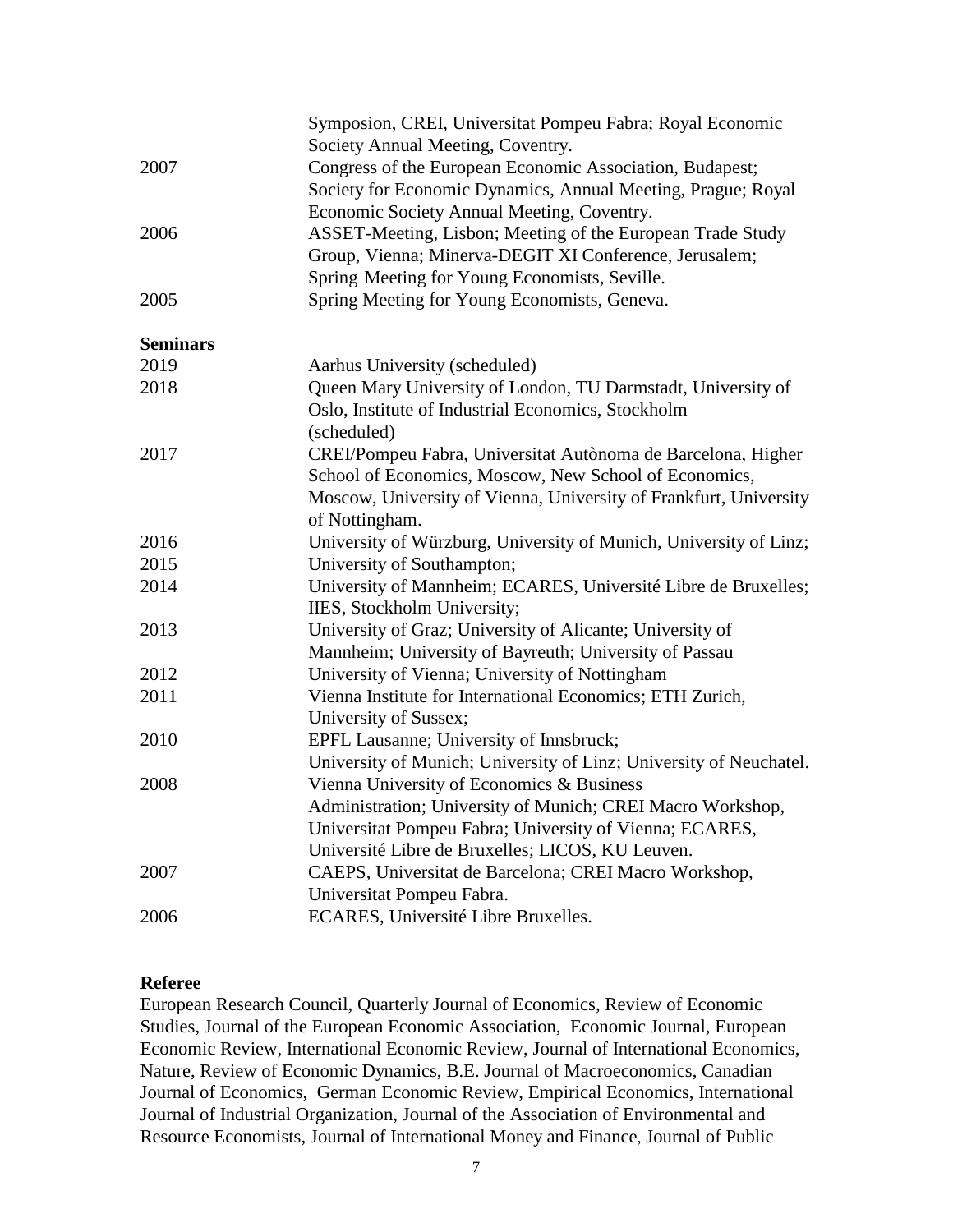Economic Theory, Macroeconomic Dynamics, Research Policy, Review of International Economics, Review of World Economics, Regional Science and Urban Economics, Scandinavian Journal of Economics, World Development, Structural Change and Economic Dynamics, Brussels Economic Review, CESifo Economic Studies, ECB Working Papers, Verein für Socialpolitik, FIW, Jubiläumsfonds - Austrian National Bank

#### **Academic Service**

Since 2016: Deputy Department Head, Dept. of Economics, University of Mannheim. Since 2016: Member of the Faculty Board, Dept. of Economics, University of Mannheim. Since 2016: Equal Opportunity Officer, Dept. of Economics, University of Mannheim. 2012-2014: Member of the Faculty Board, University of Vienna.

### **Other Academic Activities**

2010-2011: Co-organizer (with Karin Mayr) of the Applied Economics Seminar, University of Vienna. Fall 2018, Spring 2019: Co-organizer CRC seminar (with Nico Schutz), University of Mannheim

## **LANGUAGES**

German (native language)**,** English (fluent)**,** Spanish (fluent)**,** French (good)**,** Italian (intermediate), Catalan (basic).

## **COMPUTER SKILLS**

Office, LATEX-Editors, programming in MATLAB, STATA.